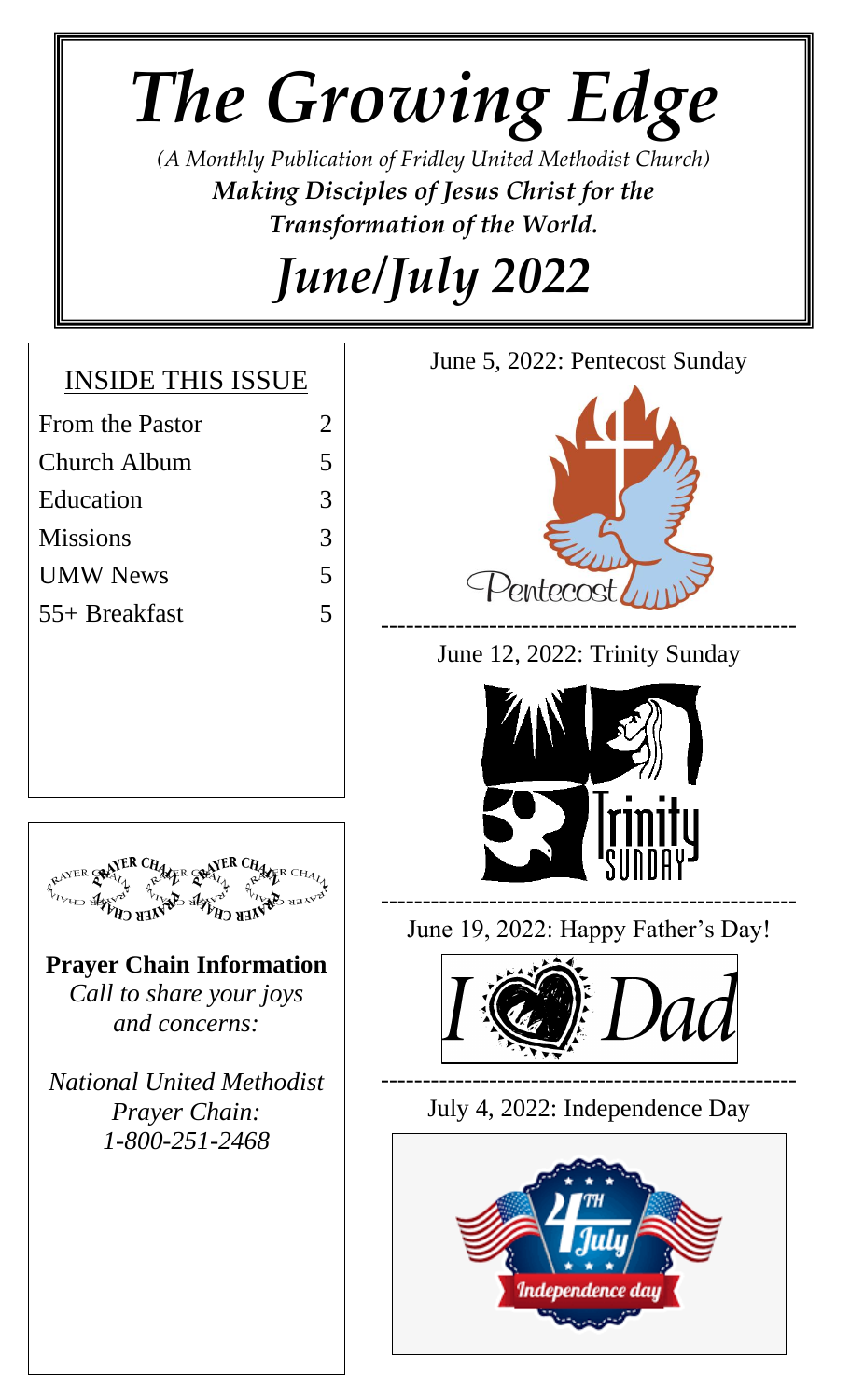

### *PASTOR WAYNE'S WORLD*

From the  $15<sup>th</sup>$  word written in our printed Bible we see a loitering chaos and disorder bent on destroying anything that reflects the beauty and majesty of the CREATOR. Soon

thereafter, the crafty Accuser whispered into the woman's ear- the slithery promise of autonomous freedom.

This is a most destructive LIE through the history of humankind. We long for universal liberty and freedom to do what we want to do. The question that takes center stage later in Genesis 3 is not whether freedom is to be desired, but how freedom is to be defined?

What does true freedom consist of? Does it mean the freedom to do whatever we want (remember the fig leaf fiasco when Adam and Eve pointed fingers of shame and blame at each other, at God, and at the serpent?) That is not freedom, no matter how long is the shouting and shrieking; it's anarchy!

Truly we are a culture drunk on the beguiling notion of fetterless freedom. We grasp at the low-hanging fruit of low expectations, only to discover the rottenness that accompanies relationships that cast off all restraints, just like Adam and Eve. Sadly, the deceiving promise of autonomy always ends up east of Eden, never in true freedom.

Let us remember Jesus' experience in the Tempter's wilderness promise to avoid suffering and humiliation. Jesus was not bewitched to avoid the condemnation of the cross. Christ chose the route of redemption called the (*Via Dolorosa*.)

In such a time as this, may we have the courage to choose *freedom to be responsible* rather than *freedom from responsibility*. Just like the heroes of faith, who like Rahab and Ruth cast their lot by walking in faith with the promises of God, regardless of what our current culture describes as real freedom.

For Christ and His Kingdom, *Pastor Wayne*

------------------------------------------------------------------------------------------

### **ALL ARE INVITED FOR COMMUNION SUNDAY, EVERY 1ST SUNDAY OF THE MONTH.**

**CHILDREN ARE WELCOME TO ATTEND WORSHIP WITH THEIR FAMILY.** Children's coloring pages and crayons can be found on the back sanctuary table.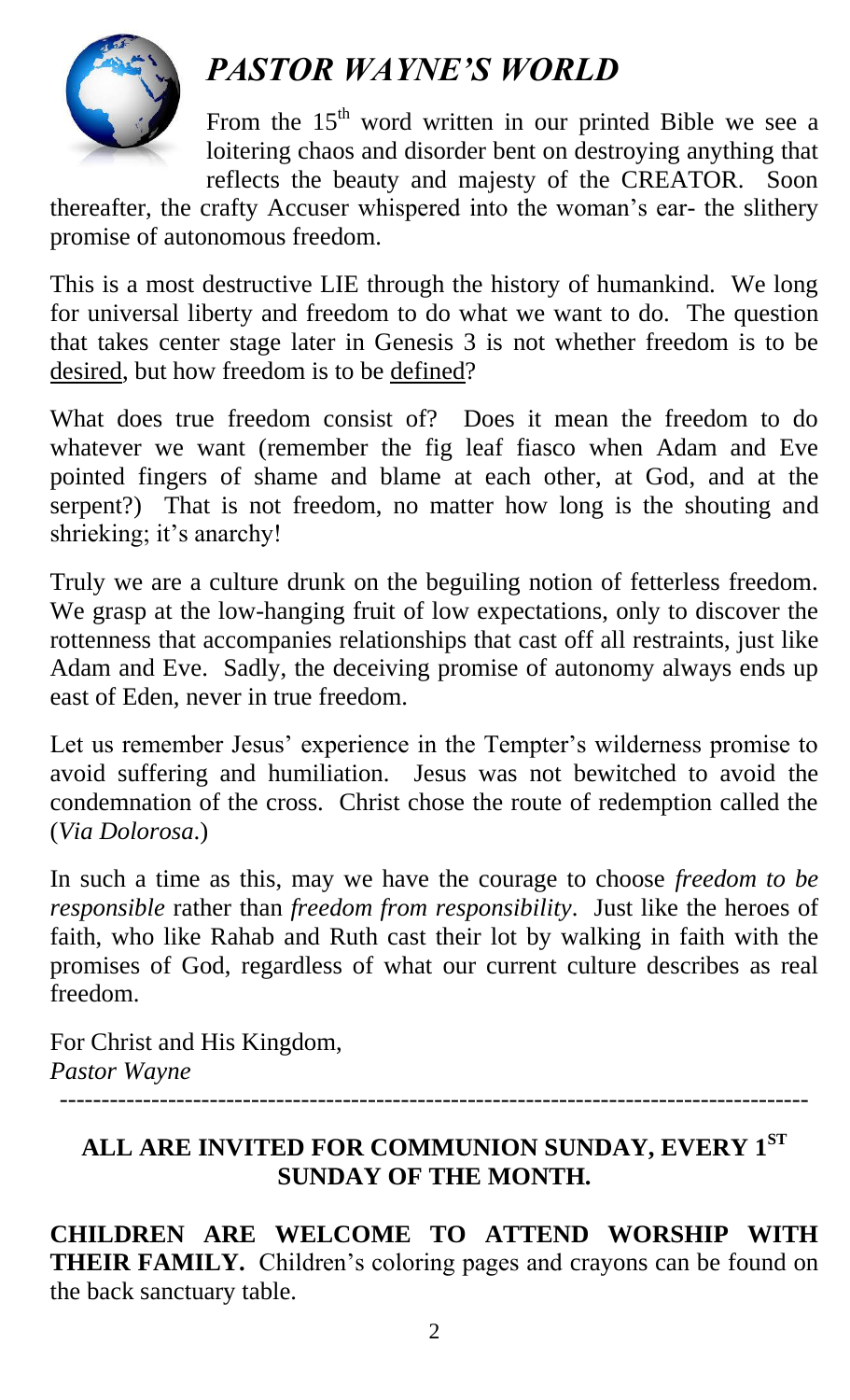## **EDUCATION .**

-----------------------------------------------------------------------------------------

### **ZOOM MONDAY MORNING CONNECTED IN CHRIST**!

RENEW AND REVIEW at 9:30 AM, (online only.)

**WEDNESDAY MORNING BIBLE SHAPING** at 9:30 AM - offered in person in the lounge, or join us by Zoom.

#### ----------------------------------------------------------------------------------------- **MEN'S BIBLE STUDY**

A Men's Bible Study Group meets every Friday morning at 7:30 AM at the Sunset Grill in Blaine. All men are welcome. For more information contact Bill Ekstrum.

#### ----------------------------------------------------------------------------------------- **A GATHERING FOR GUYS**

*Grit & Spit* meets every Friday at 9:00 AM in the Lounge. Join us for coffee and courageous conversation and prayer. See you there.

# **MISSIONS .**



### **JUNE MISSION – SOLAR OVEN PARTNERS: A powerful tool for poverty reduction and well being. A speaker will be with us on Sunday, June 12!**

For a third of humanity, a hot meal means cooking over an open fire. Solar ovens eliminate the resulting air pollution and reduce cases of respiratory and eye disease, and also burns among women and children who tend to cooking over fires. It also benefits the bodies of people who would normally be bent over a fire.

Cooking with a solar oven enables a family to eat more nutritious, safe and flavorful food. Gordon and Ardell Graner, our former covenant missionaries, have been key leaders in this ministry, and we have generously supported solar ovens in the past. A solar oven is a means of concentrating direct energy of the sun for the purpose of cooking food.

Solar Oven Partners, based in Brookings South Dakota, makes a model that consists of an insulated box with a clear, thermal pane lid and a set of reflectors that sit on top of the box to direct greater amount of sunlight into the box, creating temperatures from 250 to 350 degrees F. Each solar oven costs \$150 to build and delivered to a trained solar cook. Families can receive them for a small donation. Training is given during this time.

This ministry has been operation for 20 years, and 11,356 ovens have been delivered to 3 countries: The Dominican Republic, Sierra Leone and the Navajo Nation. 3 *continued on page 4*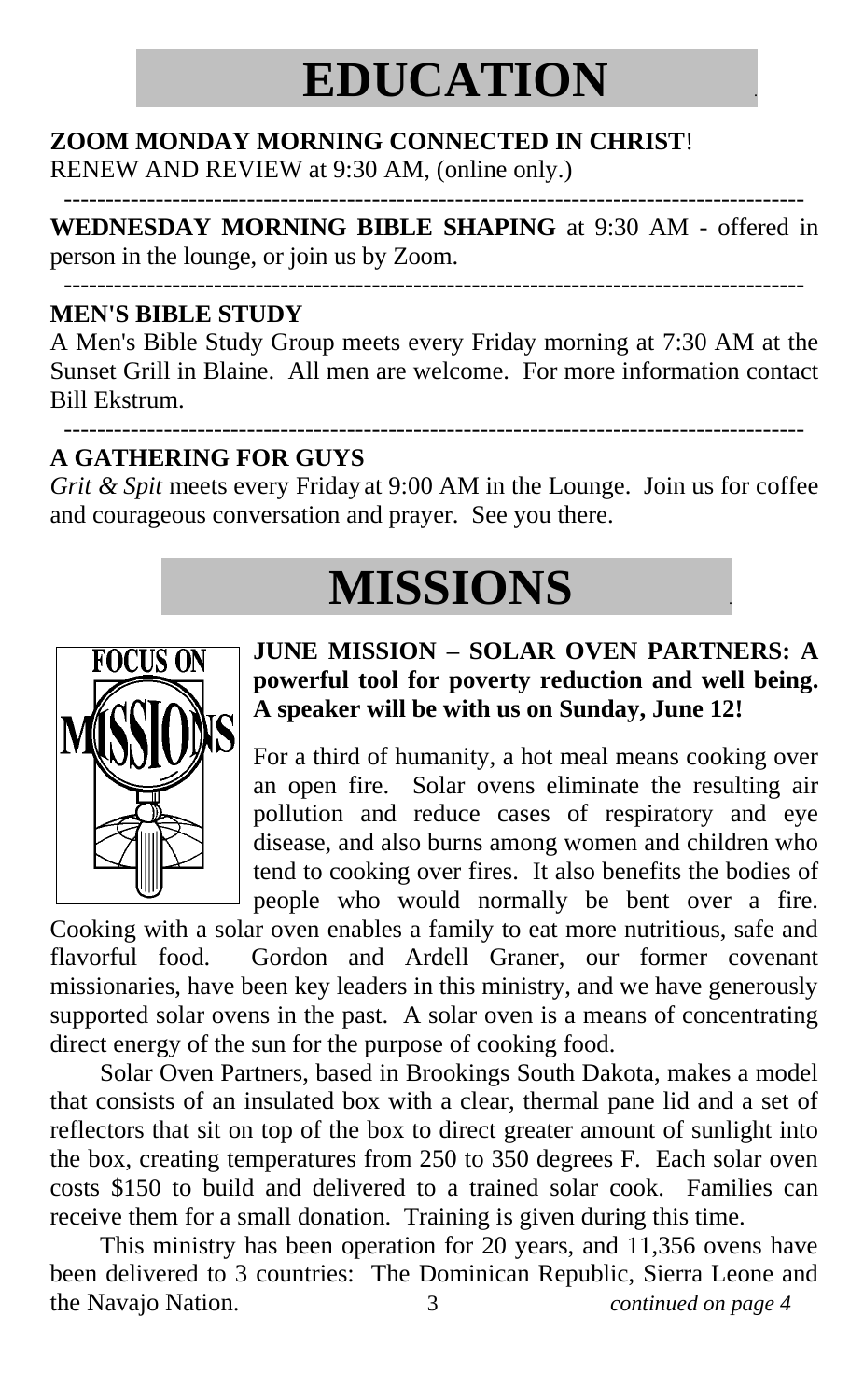Solar cooking is a boon for the environment, as it reduces deforestation and is emission free. Diabetic recipients rave about how delicious their solar-cooked, diabetic-friendly foods are, as the cooking process requires much less fat than traditional pots do.

This ministry is inspired by and rooted in Jesus, and those who are involved seek to deepen awareness of Jesus Christ. Solar Oven Partners forms partnerships across dividers that humans have created: nationalities, economic status and race. As volunteers in mission, we care as much about how we do things as what we do. We are not simply delivering ovens, we are living into the Kingdom of God! Through these partnerships, we do, indeed, get the tasks of oven assembly and distribution done, but most importantly we spend time with God's beloved people in the Dominican Republic, the Navajo Nation or Sierra Leone.

We hope you can be present to hear more about Solar Ovens on June 12<sup>th</sup> and will again generously support this ministry with your gifts and prayers.

*Your FUMC Mission Commission*

### **FAMILY TABLE SUMMER NEWS**

------------------------------------------------------------------------------------------

Thank you for continuing to support Family Table as we provide meals to our neighbors and responding to our volunteer surveys. Based on what we heard back, Family Table will have a drive through meal in June and sit down meals upstairs in July and August. The leadership team continues to review how we can best serve our neighbors in need with the gifts of the volunteers we have.

#### **School supplies**

We know the children in our community need our support now as ever, and we continue our practice of providing funds for school supplies. In June and July, we will be collecting monetary donations to go directly to Fridley school district for supplies (donations due by July 17.) They will then buy the supplies they need in bulk and give them away at the end of August. Please note "Fridley School Supplies" on your donations.

------------------------------------------------------------------------------------------

#### **PEACE WITH JUSTICE SUNDAY**

On June  $12<sup>th</sup>$  we have the opportunity to give a special offering. Gifts on *Peace With Justice Sunday* fund programs that advocate for peace and justice in the United States and around the world. These programs empower United Methodists to speak out for removing structures and systems that harm God's children globally. You can leave your donation on Sunday, June 12, or mail it to the church and write "Peace with Justice offering" on the memo line. Thank you!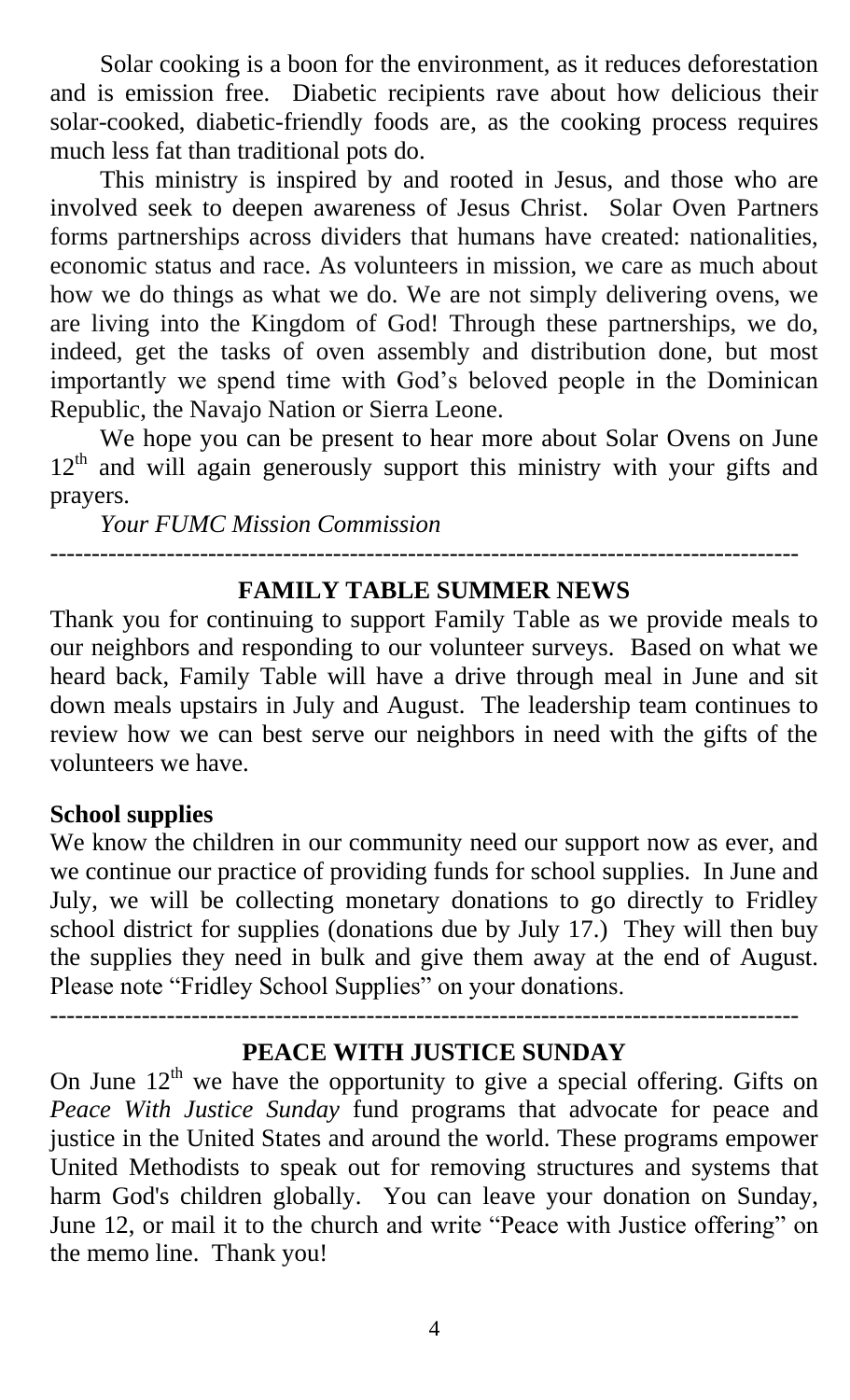# **CHURCH ALBUM .**



Our thoughts and prayers go out to Jan Kienholz and family and upon the passing of Harvey.

*When someone you love becomes a memory, the memory becomes a treasure.*

### **55+ .**

**55+ BREAKFAST:** 55+ folks, join us for breakfast at Perkins at 7520 University Ave in Fridley, every *first* Monday of each month at 9:30 AM. This is just a social time, come and enjoy the company of FUMC friends.

-----------------------------------------------------------------------------------------



### **UNITED WOMEN IN FAITH**

United Women in Faith, formerly United Methodist Women/UMW, under the direction of Tabitha Circle will be hosting a **HOTDOG STAND** on the front steps of our church on Thursday, June  $16<sup>th</sup>$ beginning at 5:00 PM coinciding with **Fridley 49er Days.** The menu includes hotdogs and condiments, chips, soft drinks, water and popcorn. After a 2 year COVID hiatus, we are once again undertaking this project to raise funds for local mission, yet to be determined. We hope you will join us for fun and parade food!

Thank you!

A grateful thank you to all who helped with what was needed for the Memorial Service of Harvey Kienholz. Thank you for your help with setting up, cleaning of tables and chairs and laundering table cloths, and most of all; your welcoming of guests with warm hearts and open minds.

-----------------------------------------------------------------------------------------

All of you are so appreciated. May God always bless you with the kindness you show others.

*Jinny Erickson and the Funeral Reception Committee*

----------------------------------------------------------------------------------------- Thank you all for your cards and prayers for my knee surgery. I am on the

mend and doing well. I can't tell you how much it means to have such a caring extended family.

God bless all of you! *Dawn Bushnell*